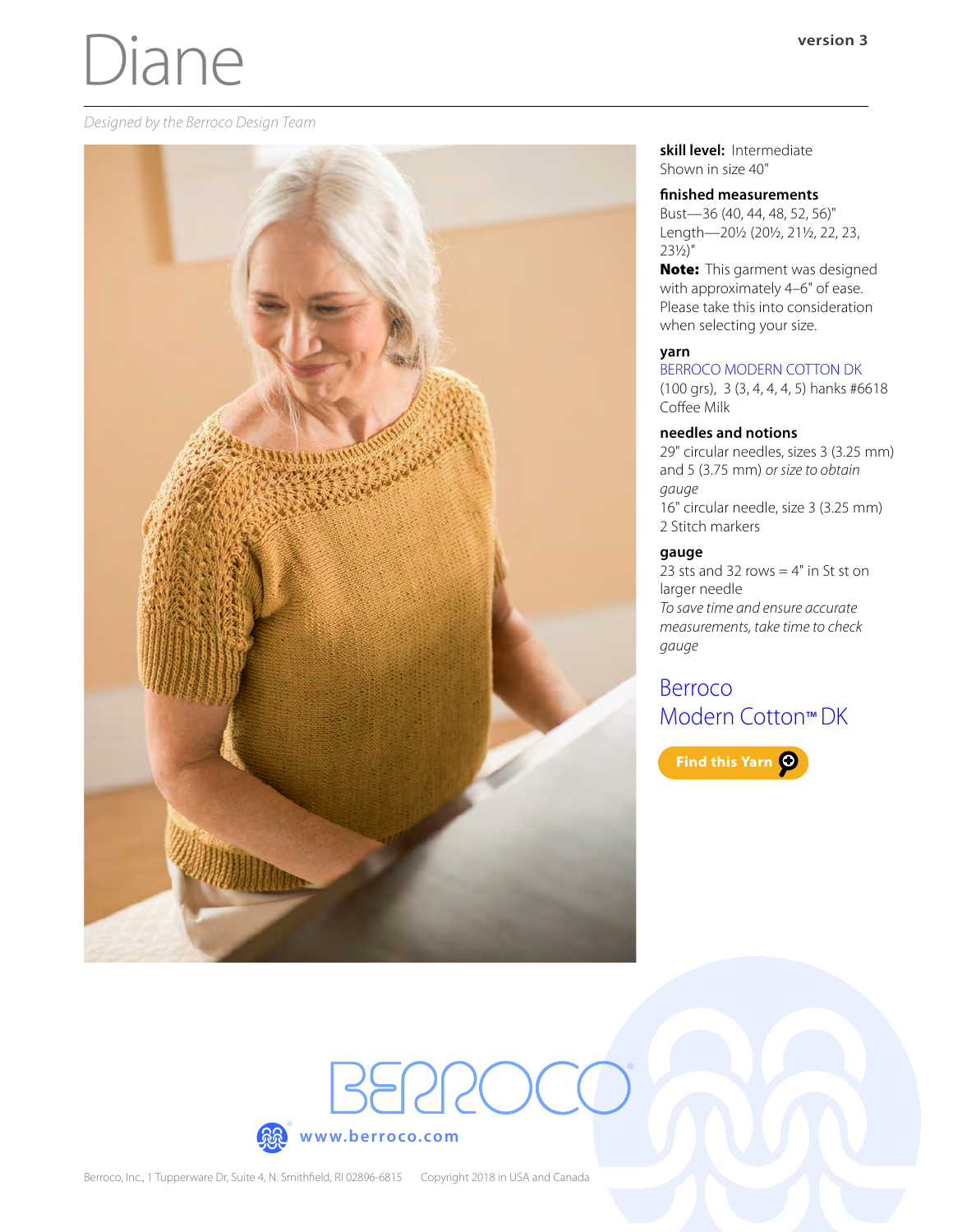*NOTE: We recommend using yarns called for in our instructions. Every effort has been made to ensure that directions contained in this book are accurate and complete, however errors do occur. We cannot be responsible for variance of individual knitters, human or typographical errors.*

*All pattern PDFs are updated when corrections are made. In the event of finding an error, please make sure you've downloaded the most recent version.*

# **NOTE**

This garment is worked in one piece from side to side, starting at right sleeve cuff and ending at left sleeve cuff. Lower band is picked up and worked down during finishing.

## LACE PATTERN

(Worked over 43 sts)

**Row 1 (RS):** K1 tbl, \* k13, k1 tbl, rep from \* twice more.

**Row 2:** P1 tbl, \* p13, p1 tbl, rep from \* twice more. **Row 3:** K1 tbl, \* k4tog, [yo, k1] 5 times, yo, k4tog tbl, k1 tbl, rep from \* twice more.

## **Row 4:** Rep Row 2.

Rep these 4 rows for Lace Pattern.

## RIGHT SI FFVF

With 16" circular needle, cast on 69 (69, 75, 81, 87, 93) sts.

**Set Up Rib: Row 1 (RS):** K1 tbl,  $*$  p1 tbl, k1 tbl, rep from \* across.

**Row 2:** P1 tbl, \* k1 tbl, p1 tbl, rep from \* across. Rep these 2 rows until piece measures 4" from beginning, end on WS. Change to larger 29" needle.

Establish Lace Pattern: **Row 1 (RS):** K13 (13, 16, 19, 22, 25), pm, work Row 1 of Lace Pattern over 43 sts, pm, knit to end.

**Row 2:** Purl to first marker, work Row 2 of Lace Pattern to last marker, purl to end.

Shape Right Underarm: **Inc Row (RS):** K1, M1R, work in pattern as established to last stitch, M1L, k1—2 sts inc'd. Rep Inc Row every RS row 7 times more—85 (85, 91, 97, 103, 109) sts.

**Body:** Cast on 67 (67, 70, 69, 72, 72) sts at beginning of the next 2 rows—219 (219, 231, 235, 147, 153) sts. Work even in pattern as established until piece measures 4 (5, 6, 7, 8, 9)" from stitches cast on for body, end on WS.



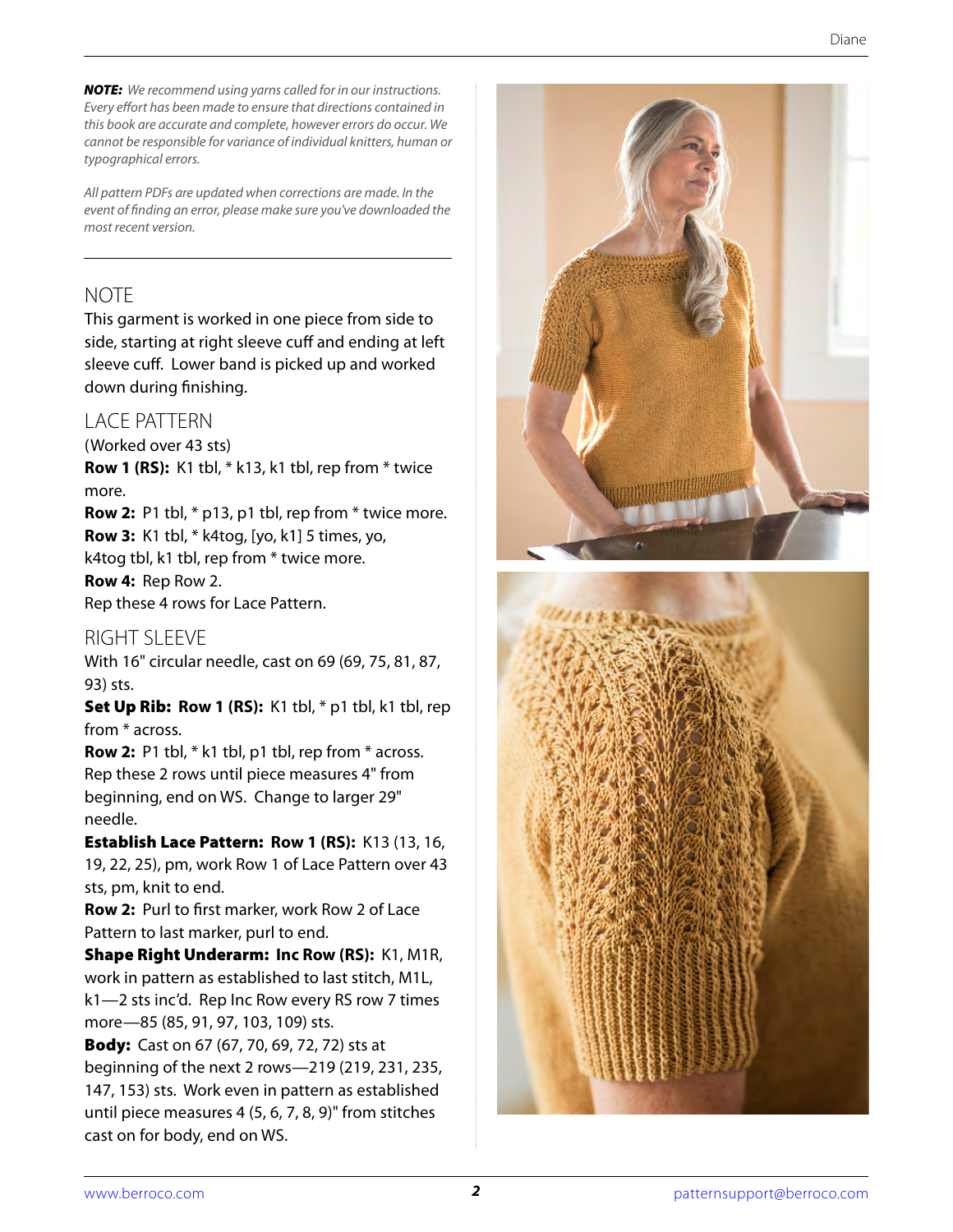## Divide for Back and Front: Next Row (RS):

Knit to first marker, work Lace Pattern over 15 sts, k4, slip the 107 (107, 113, 115, 121, 124) sts just worked (and marker) to waste yarn for Front; bind off 5 sts, k3, work Lace Pattern to next marker, knit to end—107 (107, 113, 115, 121, 124) sts.

## **Back:** Work 1 row even.

Shape Neck: **Dec Row (RS):** K1, k2tog, k1, work Lace Pattern over 15 sts, knit to end—1 st dec'd. Rep Dec Row every RS row twice more—104 (104, 110, 112, 118, 121) sts. Keeping 1 st at each neck edge in St st, work even in pattern as established until piece measures 9" from stitches bound off for neck, end on WS.

**Inc Row (RS):** K1, M1R, work Lace Pattern over 15 sts, k to end—1 st inc'd. Rep Inc Row every RS row twice more, end on WS—107 (107, 113, 115, 121, 124) sts. Slip sts to another piece of waste yarn for left shoulder and sleeve.

**Front:** With WS facing, slip 107 (107, 113, 115, 121, 124) sts (and marker) from first piece of waste yarn to larger needle. Join yarn and work 1 WS row. Shape Neck: **Dec Row (RS):** Knit to marker, sm, work Lace Pattern over 15 sts, k1, SSK, k1—1 st dec'd. Rep Dec Row every RS row twice more— 104 (104, 110, 112, 118, 121) sts. Keeping 1 st at each neck edge in St st, work even in pattern as established until piece measures 9" from stitches bound off for neck, end on WS.

**Inc Row (RS):** Knit to marker, sm, work Lace Pattern over 15 sts, k1, M1L, k1—1 st inc'd. Rep Inc Row every RS row twice more, end on WS. Continue to inc 1 st in this manner every RS row twice more, end on WS—107 (107, 113, 115, 121, 124) sts. Slip sts of back from waste yarn to larger needle, after the stitch of the front.

**Joining Row (RS):** Working across front, knit to first marker, work Lace Pattern over 15 sts, k4, cast on 5 sts, , then working across back, k4, work Lace Pattern over 15 sts, knit to end—219 (219, 231, 235, 247, 253) sts. Keeping stitches before first marker and after second marker in St st and center 43 sts in Lace Pattern, work even until piece measures 18 (20, 22, 24, 26, 28)" from sts cast on for body, end on WS.

**End of Body:** Bind off 67 (67, 70, 69, 72, 72) sts at beginning of the next 2 rows—85 (85, 91, 97, 103, 109) sts.



Shape Left Underarm: **Dec Row (RS):** K1, k2tog, work to last 3 sts, SSK, k1—2 sts dec'd. Rep Dec Row every RS row 7 times more, end on WS— 69 (69, 75, 81, 87, 93) sts. Work 1 row even, removing markers, end on RS. Change to 16" circular needle.

Left Sleeve: Work even in ribbing as for right sleeve for 4", end on WS. Bind off in ribbing.

## FINISHING

Sew side and sleeve seams.

Neckband: With RS facing, using 16" circular needle, begin at left shoulder, pick up and knit 170 sts around entire neck edge. Place marker and join for working in the round.

**Rnd 1:** \* K1 tbl, p1 tbl, rep from \* around. Rep this round until band measures ½". Bind off in ribbing. Lower Band: With RS facing, using smaller 29" circular needle, beg at left side seam, pick up and knit 280(308-338-368-400-430) sts around entire lower edge of body. Mark for beginning of round and carry marker up. Work even in ribbing same as neckband for 1½". Bind off in ribbing. Weave in all ends and block as desired.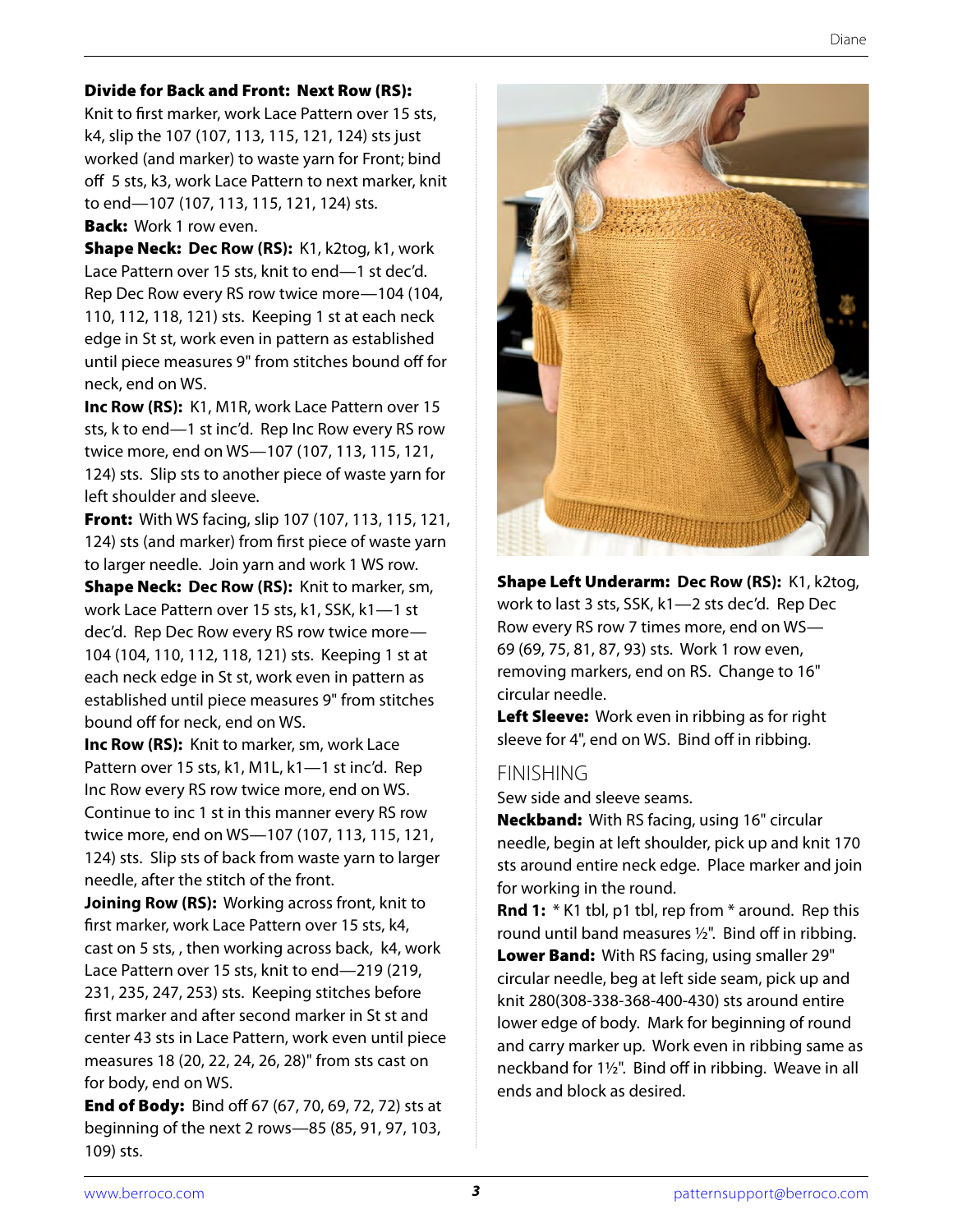